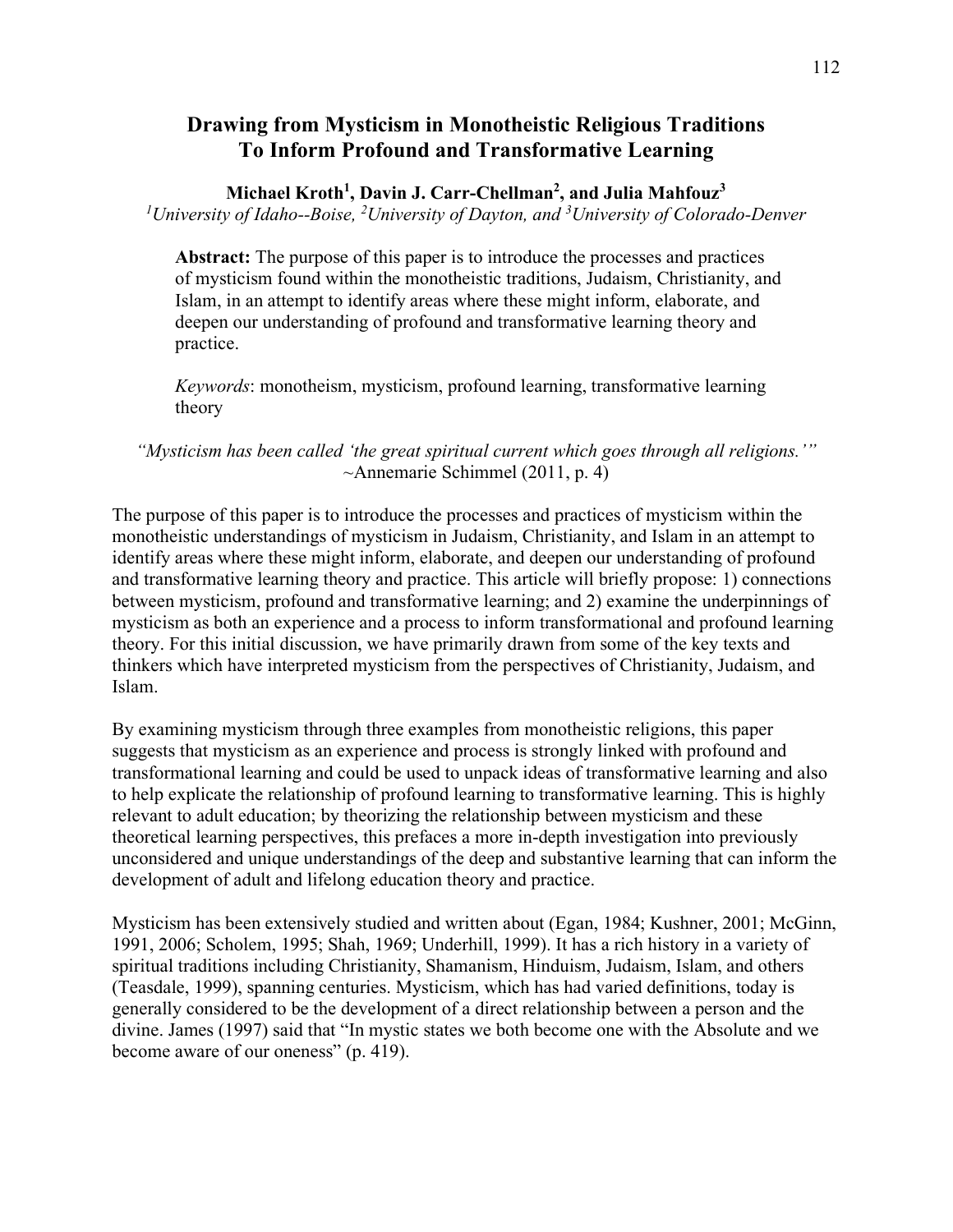Transformative learning, arguably the predominant contemporary adult learning theory, has been around a relatively short time, beginning in the late 1990's. Transformative learning theory, first introduced in the late 1970's (Mezirow, 1978) was elaborated over the next decade into a more comprehensive theory (Mezirow, 1991), and continues to be the focus of robust research and development, as demonstrated through the publication of a handbook (Taylor & Cranton, 2012) and the Journal of Transformative Education, conferences, and more. Transformative learning theory is a change theory, about how "taken-for-granted frames of reference (meaning perspectives, habits of mind, mindsets)..[become] more inclusive, discriminating, open, emotionally capable, and reflective so that they may generate beliefs and opinions that will prove more true or justified to guide action" (Mezirow, 2000, p. 7). Hoggan (2016), taking a thoughtful look at how the now extensive scholarship could be considered, offered a metatheory of transformative learning, explaining it as "processes that result in significant and irreversible changes in the way a person experiences, conceptualizes, and interacts with the world" (p. 71). Further, he suggested depth, breadth, and relative stability as three criteria required to define learning as transformative. Without these, he says, learning outcomes cannot be considered transformative.

Profound learning has been even more recently conceptualized, and it is at the very earliest stages of development. Profound learning revolves around rich, deep, durable, and meaningful experiences, and recognizes that people can learn and cultivate these kinds of experiences. Theoretically, these qualities can become a learning disposition, developed over time through practices. Profound learning emphasizes depth of growth occurring over a lifetime through both transformative change-experiences that result in new perspectives and intentional ongoing explorations that seek ongoing deepening through practices or disciplines.

Mysticism is an experience and a process (Teasdale, 1999). The marks of a mystical experience, according to James (1997), are that it is ineffable, noetic, transient, and passive. In other words, it cannot be explained, gives great insight into truth, cannot be sustained for long, and holds the individual in its power. A mystical experience appears to have at least some qualities of the epiphanal transformation Mezirow (2000) referred to as "epochal" (p. 21). Once an individual has had a mystical experience, they may continue to move intentionally toward a relationship with the Absolute through a process which has been described as purgation, illumination, and unification (James, 1997), with associated practices, most notably contemplation and prayer.

Mystical experiences "are frequently only the surface manifestation of a deeper, permanent part of life that slowly transforms the mystic's entire being and consciousness" (Egan, 1984, p. 7). This process may last a lifetime. It becomes, moreover, "a way of living" (Egan, 1984, p. 7) and what Underhill views as a "complete system of life". Mysticism *as a process* seems to align with the steps taken in transformative learning, and thus unpacking the nature of mysticism could provide a deeper understanding of transformative learning theory. Mysticism *as a practice* seems to align with the agentic, intentional nature of profound learning disciplines which move an individual into deeper realms of learning over a lifetime (Carr-Chellman & Kroth, 2017; Kroth & Carr-Chellman, 2018). Together, these two perspectives of learning, transformative and profound, like mysticism, begin to expand our understanding of learning as an ongoing, holistic, process of formation, experienced in the present moment (de Caussade, 1982).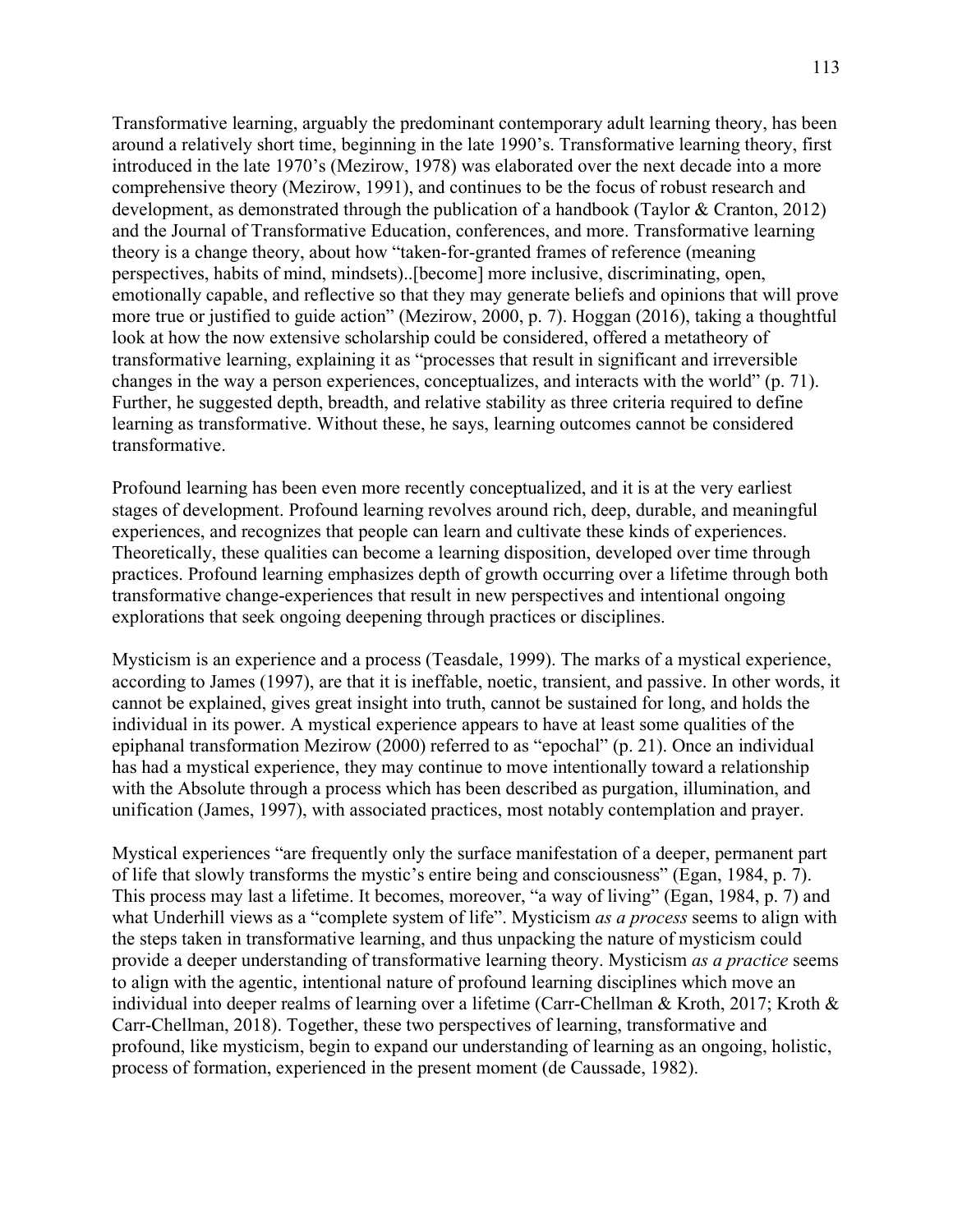### **The Necessity of a Phenomenological Framework**

From traditional epistemological perspectives, especially those remaining most influential in the philosophy of science and the foundations of social research, it is difficult to take mysticism seriously as a phenomenon worthy of exploration in terms of its relevance for learning. A useful approach to characterizing this traditional epistemological perspective is through the process of human perception. Perception gets us in touch with the world and, hence, is foundational to much of our knowledge (Gibson, 1959). The representational epistemological approach measures the accuracy of one's perception on its ability to truly represent the external world, enabling us to, for example, walk without tripping. On this view, perception must generate accurate epistemic contact with the world outside the perceiver's skin, producing objective knowledge about the experienced, external world, and grounded in a dualistic ontology with a sharp distinction between subject/object and knower/known (van Dijk et al., 2018). Since epistemic contact with mystical experience is idiosyncratic and not easily controlled or repeated, these experiences are easily dismissed within this traditional representational epistemological approach. Mystical experience can be studied as relevant to human learning, however, from a phenomenological perspective.

The phenomenological perspective doesn't reject the efficacy of dualistic representational epistemology. Rather, it rejects the privileging of epistemic contact as the primary foundation of accurate knowledge. Rejecting this privilege, phenomenology embraces a relational epistemology grounded in a non-dualistic ontology. Experience is misrepresented when it ignores the essential relational aspect of the epistemic encounter between subject and object. Experience is synthetic, temporal, and interpretive, and neither the knowing subject nor the known object ". . .holds its identity simply present within itself alone. . ." (Russon 2003, p. 18). Epistemic contact producing accurate representation is one aspect of knowing, but not the only aspect. The phenomenological perspective highlights individual subjectivity as prior to and partially constituent of the nature of the object. In this way, phenomena disregarded by traditional epistemological perspectives become deeply significant.

### **Defining Mysticism**

Many theologians and philosophers throughout history have tried to capture the definition of mysticism (Jantzen, 1989; Borchert, 1994). While the mystical experience is dependent on the mystics' personal experience, traditions and environments, and their religion or backgrounds that play a role in shaping their mystical experiences (constructivists), many scholars, like essentialists, maintain that there is a common core in all the mystical experiences regardless of its external form (Zarrabi-Zadeh, 2008). Thus, mysticism can be described in terms of the perceptions of mystics of various religions as they go into the deep heart of mysticism and what they describe is a universal movement of the heart that could also go beyond any religious tradition (Teasdale, 1999). In that sense, mysticism is not one phenomenon, but multiple phenomena with several dimensions based on the various religions and experiences one undergoes. McGinn (1991) the great chronicler of the history of western Christian mysticism, avoids defining it, claiming "any simple definition of such a complex and controversial phenomenon seems utopian" (p. xv). Instead, he shares his understanding of what it means in three parts, "mysticism as a part or element of religion; mysticism as a process or way of life;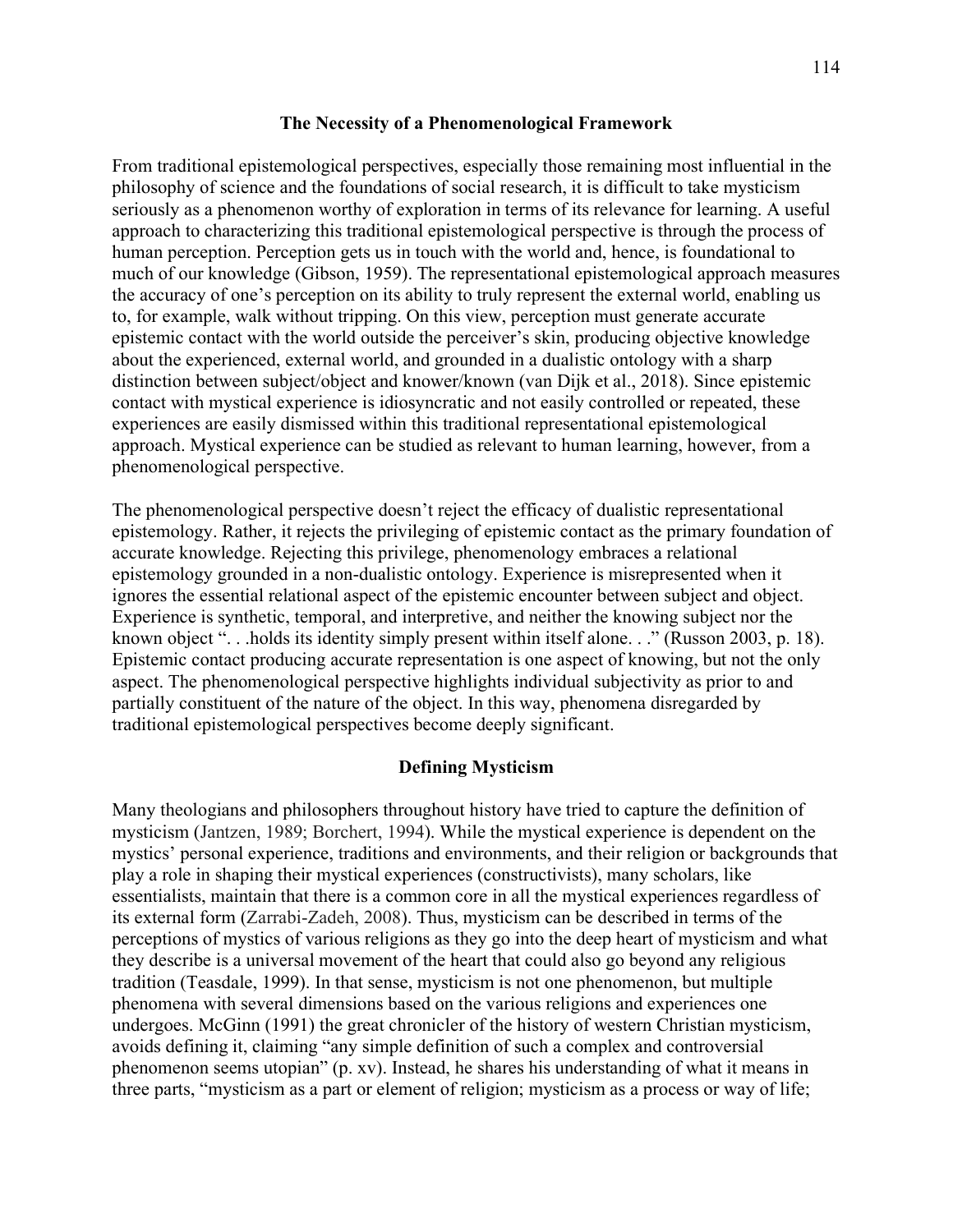and mysticism as an attempt to express a direct consciousness of the presence of God" (p. xvi). Similarly, while we acknowledge the complexity of defining or boxing mysticism into one definition, we will try to define mysticism in relation to its dimensions described by many theologians and philosophers in broader terms of the mystical experiences and practices.

## **An Experience and a Process**

*"We can also distinguish between mysticism as an experience and mysticism as a process of spiritual life. The former is very common, while the latter requires an ongoing commitment, regardless of the tradition"*

 $\sim$  Wayne Teasdale (1999, p. 22)

Mysticism is holistic and can encompass the entirety of an individual. Tuttle emphasized that mysticism is more than one-time, or several experiences. "It is the character of the mystic to emphasize progression; holiness is achieved only through the perpetual acquisition of knowledge" (Tuttle, 1989, p. 23).

## **Dimensions of Mysticism**

**Mysticism as a part of religion**. Mysticism, McGinn says, typically exists within the container of, and is a part of, a larger religion. "No mystics", he says, "(at least before the present century) believed in or practiced 'mysticism'. They believed in and practiced Christianity (or Judaism, or Islam, or Hinduism), that is, religions that contained mystical elements as part of a wider historical whole" (p. xvi). Similarly, Teasdale (1999), explains that mysticism is experienced based on one's religion, "mysticism means direct, immediate experience of ultimate reality. For Christians, it is union and communion with God. For Buddhists, it is a realization of enlightenment" (p.20).

**Mysticism as an experience to express a direct consciousness of the presence of God**.

Mysticism is described as occurring when consciousness becomes transformed into the idea of deep knowing—being in a state where one has a direct experience with the divine truth, with God, being in the presence of God and so it is disclosing an extra sensory dimension of reality. It is, perhaps, like knowing before words, about what is unspeakable that no words can explain. Mystical experiences are ineffable, beyond words, and are unique to the experiencer. In other words, it is a human experience that could be a transformational state of consciousness or an awakened mind. Mystical knowledge of God is experiential knowledge of God that is not simply textbook knowledge or seminary phrases one is taught but is something one experiences. Therefore, this phenomenon is not something merely to think about but also something to be encountered. When the phenomenon of mysticism occurs, the experience is found to be mysterious, awesome, urgent, and fascinating, with a sense of ecstasy. However, the experience is thought to be short-lasting, feels immensely meaningful and profound, and shatters some of one's preconceptions, but it is episodic.

**Mysticism as a process or way of life**. As a process or a way of life, mysticism not only includes the goal of meeting and developing a relationship with the Absolute, but also everything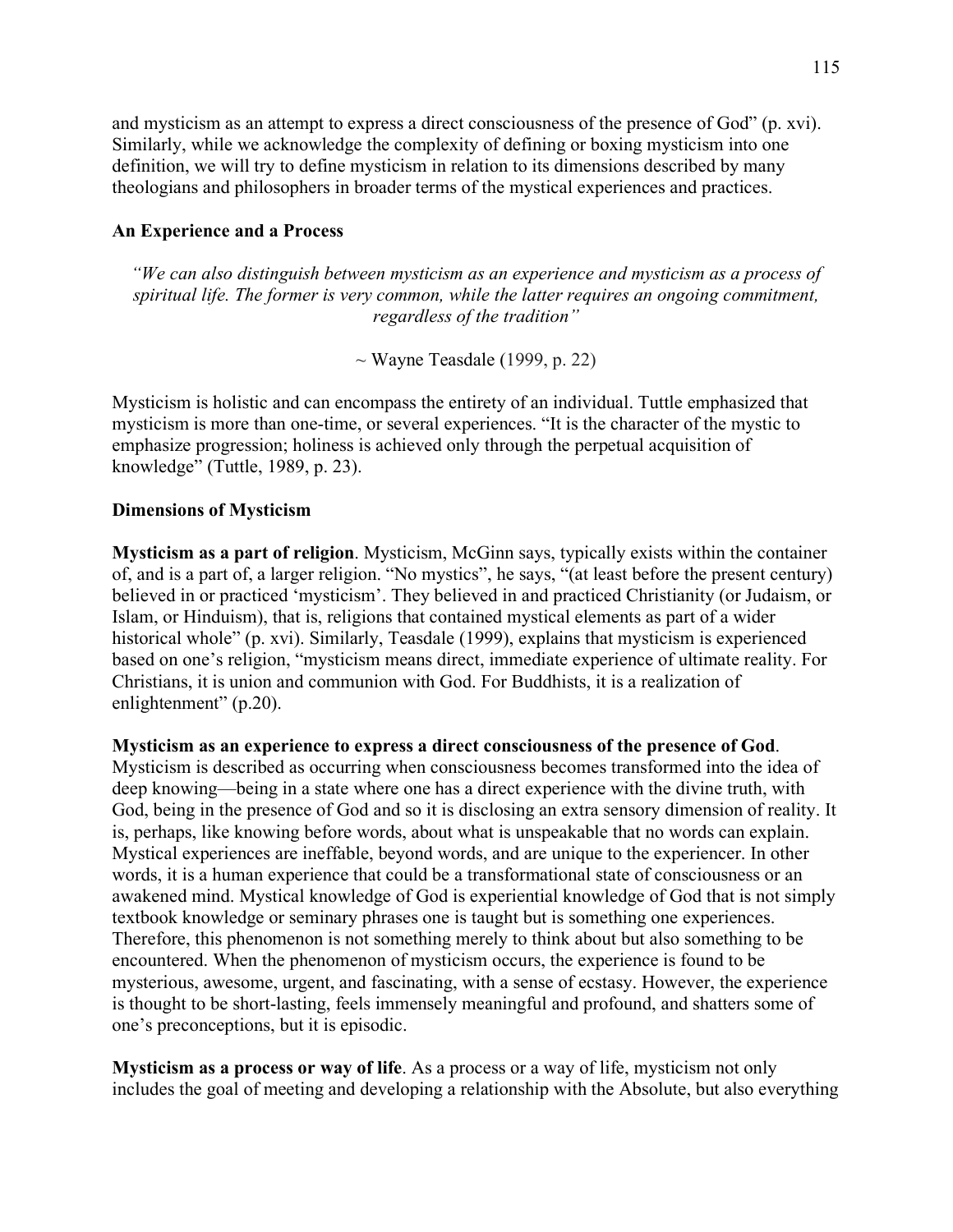that leads up to that and continues afterwards. Union, or absorption into God, is less descriptive of that relationship for most mystics and mystical experiences than the word "presence". For example, preparing for, being conscious of, and reacting to "what can be described as the immediate or direct presence of God" (McGinn, 1991, xvii) is the "mystical element" (McGinn, 1991, p. xvii) in Christianity. Here, mysticism is considered not only as an experience but as a process of episodic mystical experiences, and the mystical relationship could be achieved through practices exercised over time. It is, in this sense, a process of self-transformation that requires commitment. It passes through stages and could embody experiences that entail love and suffering and profound learning.

From the perspective and container of whatever religious tradition it is in, mysticism could be considered as the path of deep interior life—as an experience or process—that leads one to establish awakening or becoming one with the divine, in the presence of God or losing oneself and become one with one's surrounding or outside world or with all reality, with the divine. One's sense of individuality transcends, leading to a kind of human transformation.

## **Next Steps**

Breaking down the processes and qualities of mystical learning for purposes of analysis will be necessary to fully bring mysticism to bear on transformative learning and profound learning. It is worth noting that the classic steps of mystical awakening are only one way to regard what occurs. As Starr (2019) says, for example, "Contemplative life flows in a circular pattern: awe provokes introspection, which invokes awe" (p. 9). As in transformative learning, mysticism involves a process of change. Sometimes this begins with a "disorienting dilemma" and sometimes it is the result of years of practicing contemplation. This interaction between transformation (sporadic) and formation (continual, disciplined work) represents the relationship of transformative learning to profound learning.

### **References**

- Borchert, B. (1994). *Mysticism: Its history and challenge*. Weiser Books.
- Carr-Chellman, D. J., & Kroth, M. (2017). The spiritual disciplines as practices of transformation. *International Journal of Adult Vocational Education and Technology*, *8*(1), 23-35.
- Caussade, J. P. D. (1982). *The sacrament of the present moment.* Harper & Row.
- Egan, H. D. (1984). *Christian mysticism: the future of a tradition.* Pueblo Pub. Co.
- Gibson, J. J. (1959). *Perception as a function of stimulation*. In S. Koch, *Psychology: A study of a science* (Vol. 1; pp. 456-501) McGraw Hill.
- Hoggan, C. D. (2016). Transformative learning as a metatheory: definition, criteria, and typology. *Adult Education Quarterly*, *66*(1), 57-75. https://doi.org/10.1177/0741713615611216
- James, W. (1997). *Varieties of religious experience.* Touchstone.
- Jantzen, G. M. (1989). Mysticism and experience. *Religious Studies*, *25*(3), 295-315.
- Kroth, M., & Carr-Chellman, D. J. (2018). Preparing profound learners. *New Horizons in Adult Education and Human Resource Development*, *30*(3), 64-71.
- Kushner, L. (2001). *The way into Jewish mystical tradition.* Jewish Lights Publishing.